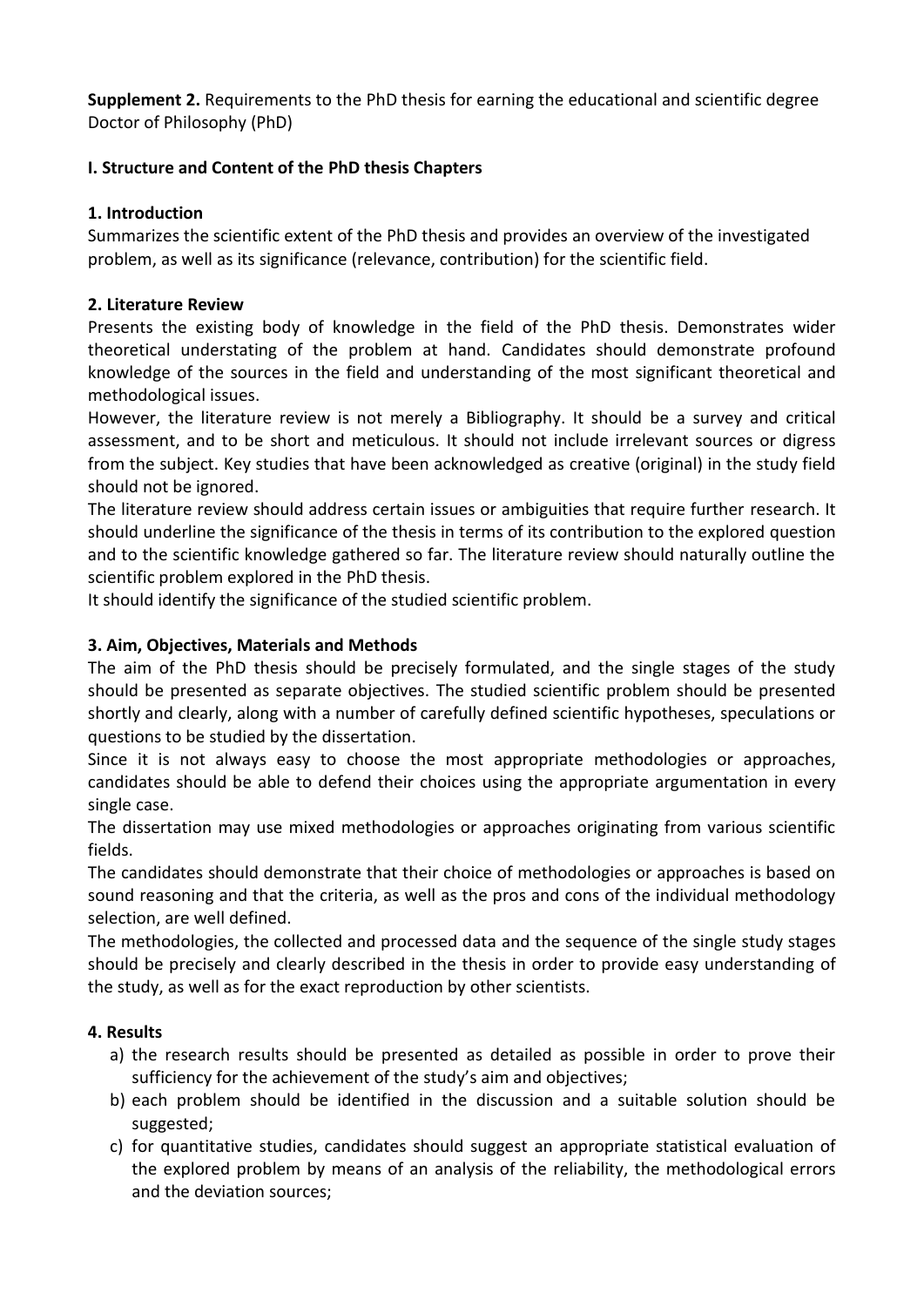- d) candidates should understand their own speculations (assumptions) and to interpret the applied statistical tests or exams;
- e) where appropriate, candidates should demonstrate imagination and analytical thinking while identifying and analyzing eventually unexpected data or properties;
- f) the analysis (discussion) should clearly refer to the postulated hypotheses, assumptions or scientific issues that are integral to the presented scientific problem;
- g) candidates should be able to prove their solution in the course of the general presentation of the key data in the text, and to identify the primary and secondary data;
- h) data should be presented in a well structured and orderly manner (tables, figures, graphics, results of clinical indicators, exams, tests, chromatograms, X-ray photographs and similar visual aids);
- i) bottom-line, candidates should be able to demonstrate WHY each separate analysis has been carried out and WHAT this analysis reveals about the gathered data.

## **5. Discussion**

- a) the discussion should summarize (without any unnecessary repetition of the results) the achievements of the study and compare them with the existing body of knowledge;
- b) the contribution of the dissertation to the study field should be assessed;
- c) the candidate's own work should be related to the existing body of knowledge as already discussed in the literature review;
- d) the major findings should be interpreted and related to theory (and where applicable to praxis);
- e) the study should reflect on the studied process as whole. This will demonstrate the candidate's knowledge gathered in the course of work on the dissertation;
- f) the limitations of the study and the methodology, along with an additional or alternative approach, may also be discussed in the light of the newly acquired knowledge;
- g) possibilities for future research, whether by the candidate or by other researchers, should also be outlined;
- h) identification of concrete problems requiring future research should be attempted.

# **6. Conclusion and Recommendations**

A summary of the study's most significant conclusions and contribution, of the experiments learned and how these can be applied. If needed, recommendations can be made to particular individuals or legal entities, e. g. government authorities, etc.

# **7. Appendices**

Bulky data and body of evidence that do not fit in the results chapter may be included in an appendix or appendices to the thesis in order to provide validation of the results.

### **8. References**

All sources used in the study are listed in compliance with the editorial requirements of scientific medical magazines (the so-called Vancouver style) or the Bulgarian State Standard (also known as BDS). Sources that were not cited in the review but significantly influenced the approach to the research are also included.

### **II. Presentation and Clarity of the PhD thesis**

# **1. Style and Form of the PhD thesis**

a) the text should be easily readable;